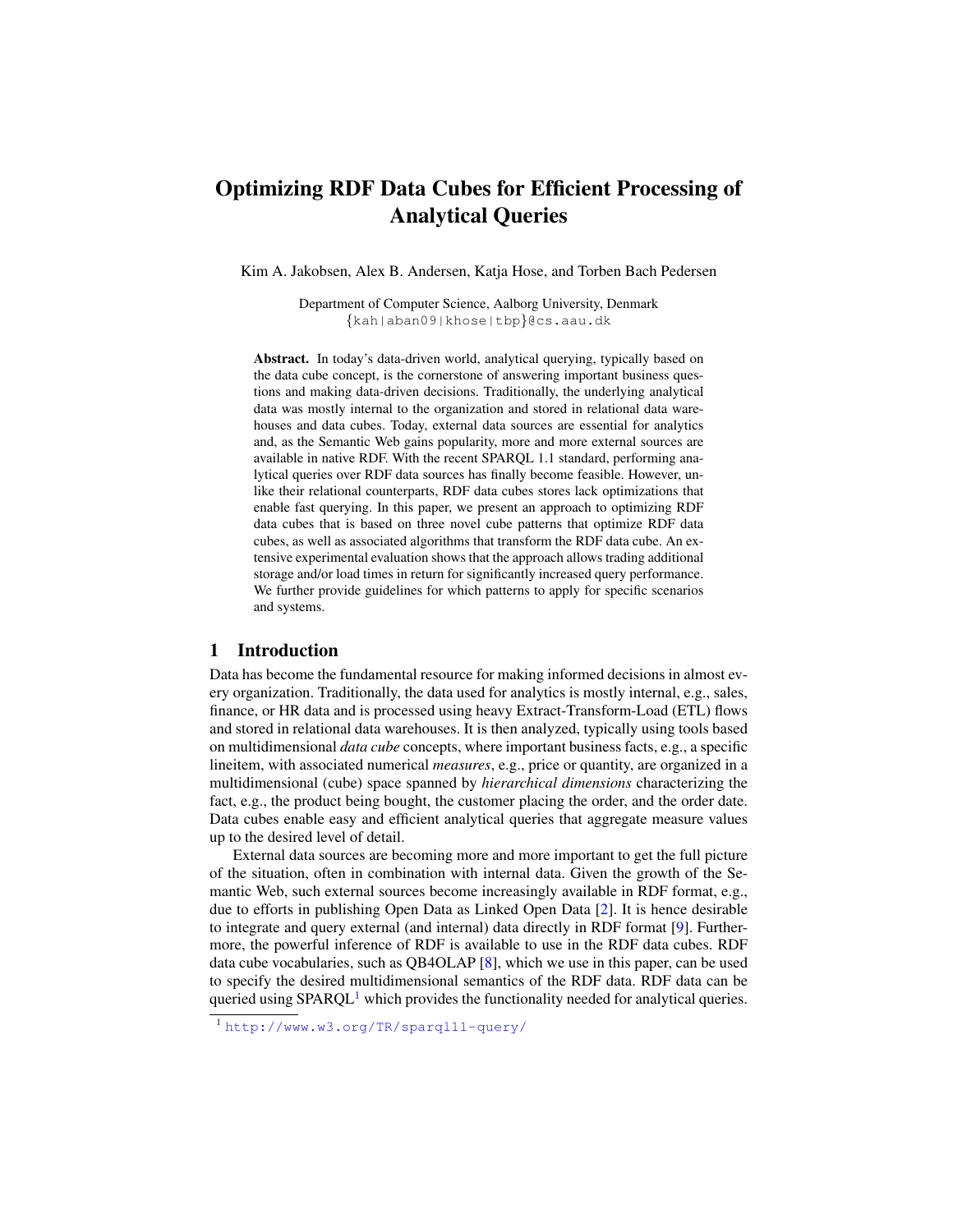Popular RDF stores, such as Jena  $TDB<sup>2</sup>$  $TDB<sup>2</sup>$  $TDB<sup>2</sup>$  still lack the efficiency of their relational counterparts when answering complex analytical queries. There is thus a significant need for *specialized optimization techniques*.

This paper introduces *cube patterns*, or patterns in short, as specialized optimization techniques of *RDF data cubes*. The patterns are inspired by effective relational representations of data cubes and differ from each other in their level of denormalization. In summary, this paper makes the following novel contributions:

- Proposing three patterns for capturing different levels of denormalization of RDF data cubes: *snowflake pattern*, *star pattern*, and *fully denormalized pattern*.
- Proposing the Semantic Web OLAP Denormalizer (SWOD) transformation algorithm that converts an RDF data cube into a cube in either star pattern or fully denormalized pattern.
- Providing an extensive experimental evaluation, based on the well-known TPC-H dataset [\[16\]](#page-11-3) transformed into RDF, showing that the proposed patterns allow effective trade-offs between storage space/load times and query performance.

To the best of our knowledge, this is the first paper proposing specialized optimization techniques for RDF data cubes.

The remainder of this paper is structured as follows. In Section [2,](#page-1-1) we introduce basic concepts of RDF graphs and multidimensional cubes. Then, Section [3](#page-2-0) discusses related work. The cube patterns are presented in Section [4.](#page-3-0) Section [5](#page-4-0) explains the transformation algorithms. The results of our experimental evaluation are discussed in Section [6.](#page-7-0) Section [7](#page-10-0) concludes the paper with an outlook to future work.

## <span id="page-1-1"></span>2 Preliminaries

In this section, we define important concepts and provide a basic understanding of concepts that the rest of the paper is based upon.

RDF Graphs. An RDF graph can be represented as a set of triples of the form  $(s, p, o)$  that are each defined by a subject *s*, a predicate *p*, and an object *o*. A triple encodes the existence of a relationship between subject *s* and object *o*, the nature of this relationship is described by predicate *p*.

Given a set of IRIs *U*, a set of blank nodes *B*, and a set of literals *L*, a triple *t* is defined as  $t = (s, p, o) \in (U \cup B) \times U \times (U \cup B \cup L)$ . An RDF graph *G* consists of a set of triples:  $G \subseteq (U \cup B) \times U \times (U \cup B \cup L)$ .

An intuitive way of querying a graph is using *triple pattern*s. A triple pattern may contain variables at any position of a triple. Variables are denoted by a leading "?" in their names, e.g., (?*s, p, o*). A *basic graph pattern* (BGP) consists of a set of triple patterns connected via logical conjunctions.

Given a set of IRIs *U*, a set of blank nodes *B*, a set of literals *L*, and a set of variables *V*, a triple pattern *TP* is defined as  $TP = (s, p, o) \in (U \cup B \cup V) \times (U \cup V) \times (V \cup V)$  $(U \cup B \cup L \cup V)$ . A Basic Graph Pattern *BGP* is a set of triple patterns: *BGP* ⊆  $(U \cup B \cup V) \times (U \cup V) \times (U \cup B \cup L \cup V)$ . When two or more triple patterns share a variable, we say that there is a join between these triple patterns and the shared variable is the join variable.

When evaluating a BGP,  $\{(s_1, p_1, o_1), (s_2, p_2, o_2), \ldots, (s_n, p_n, o_n)\}$  over a graph *G* we use the notation  $G(s_1 p_1 o_1 \cdot s_2 p_2 o_2 \cdot \ldots \cdot s_n p_n o_n)$ . The result is a bag of

<span id="page-1-0"></span><sup>2</sup> <http://jena.apache.org/>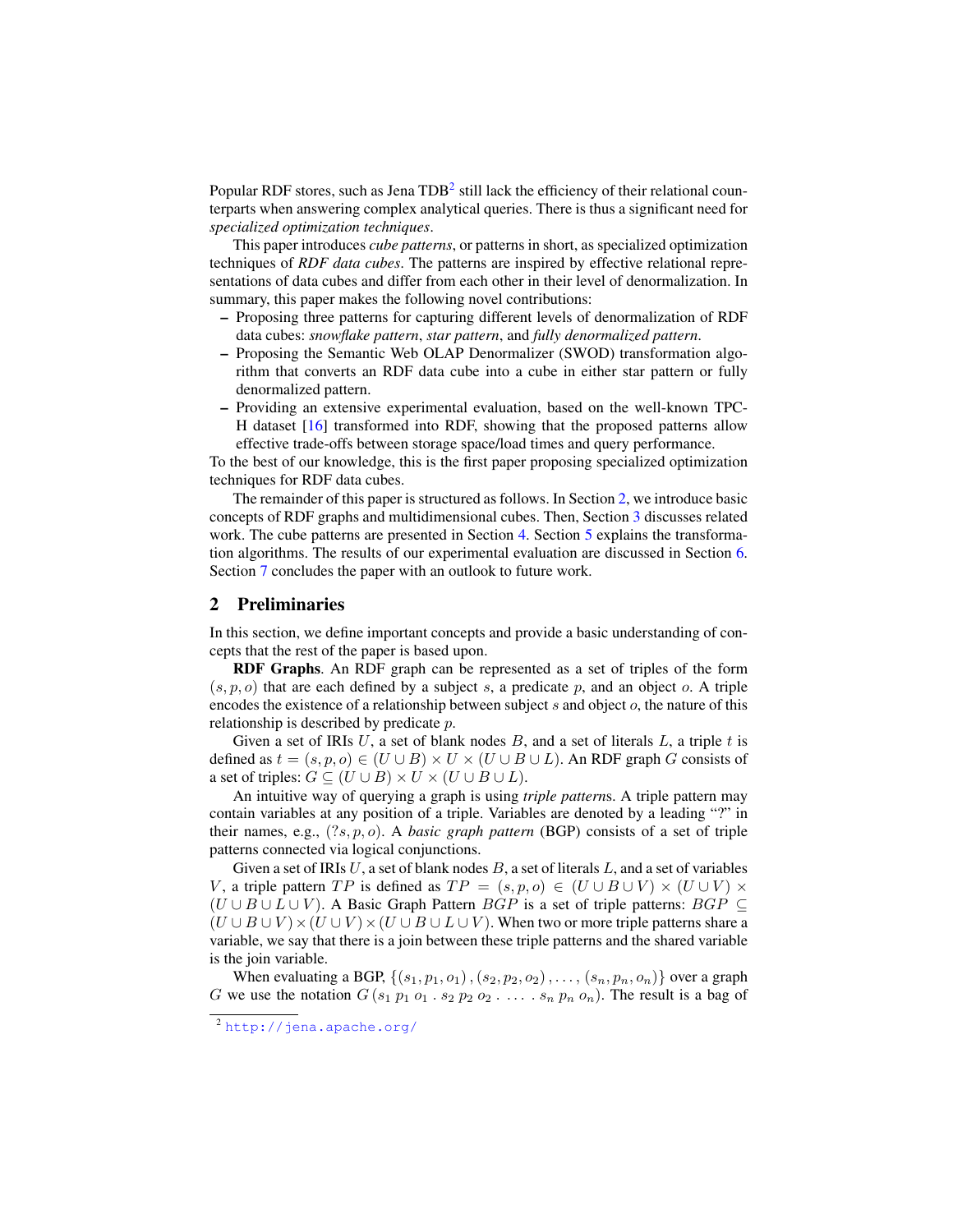bindings for the variables in the BGP. In addition to BGP queries, this paper considers SPARQL 1.1 extensions, such as grouping and aggregation.

Multidimensional Cube. A multidimensional cube is a data structure used for capturing and analyzing data [\[10](#page-11-4)[,12\]](#page-11-5); broadly used in Decision Support Systems (DSSs) over relational data. We call a multidimensional cube consisting of RDF an *RDF data cube* or just a cube. We use the QB4OLAP vocabulary [\[8\]](#page-11-2) to define the structure of cubes, we discuss the alternatives in Section [3;](#page-2-0) in Section [4](#page-3-0) we show how we use QB4OLAP to define the instance data of our cubes.

<span id="page-2-1"></span>

Fig. 1: Example QB4OLAP cube structure

Figure [1](#page-2-1) shows a sample of the QB4OLAP cube structure we use in the experiments. Note that some details have been ommitted, e.g., types and non-essential elements. We refer to  $[8]$  for a complete definition of QB4OLAP. The cube (: cube) has a set of components (blank nodes), which each represent a specific measure, dimension, or level. A cube structure may have an arbitrary number of *measures*; the definition of a measure includes a property used to store a numerical value in the dataset and an aggregation function, e.g. :extendedPrice and qb4o:sum. At instance level, a set of measure corresponds to a *fact*; it represents the subject of the analysis, e.g., a lineitem representing a single sale. A *dimension*, such as :orderDim, characterizes facts and measures by providing context at different levels of detail. Every dimension can have one or more *hierarchies* each with a number of *levels*. The finest granularity of a hierarchy is called the *bottom level*, the coarsest granularity is called the *top level*.

The data in a relational data warehouse is organized using schemas, most commonly known are the *snowflake* and *star schemas*. A *snowflake schema* [\[10\]](#page-11-4) stores a dimension in several tables where each table contains a level. A snowflake schema is in third normal form, such that data redundancy is minimized. In a *star schema* [\[10\]](#page-11-4), the dimensions are denormalized, i.e., all levels in a dimension are merged together into one table. When querying a star schema, the number of joins is usually lower because the dimension levels are already joined; this, however, comes at the cost of data redundancy. A third schema is the fully *denormalized schema*, for which all data is denormalized i.e., all levels are merged with the facts. This results in high data redundancy but no joins are needed when querying the denormalized schema.

Whereas optimizing relational data cubes is well-researched, the topic has not yet received much attention in the context of RDF data cubes.

# <span id="page-2-0"></span>3 Related Work

Decision Support Systems (DSS) have originally emerged from relational database systems but recently started to consider RDF as well. [\[1\]](#page-11-6), for instance, proposes to use RDF data as so-called situational data, which is data with a short life span. This situational data augments the relational data cubes to form *fusion cubes*. [\[14\]](#page-11-7) integrates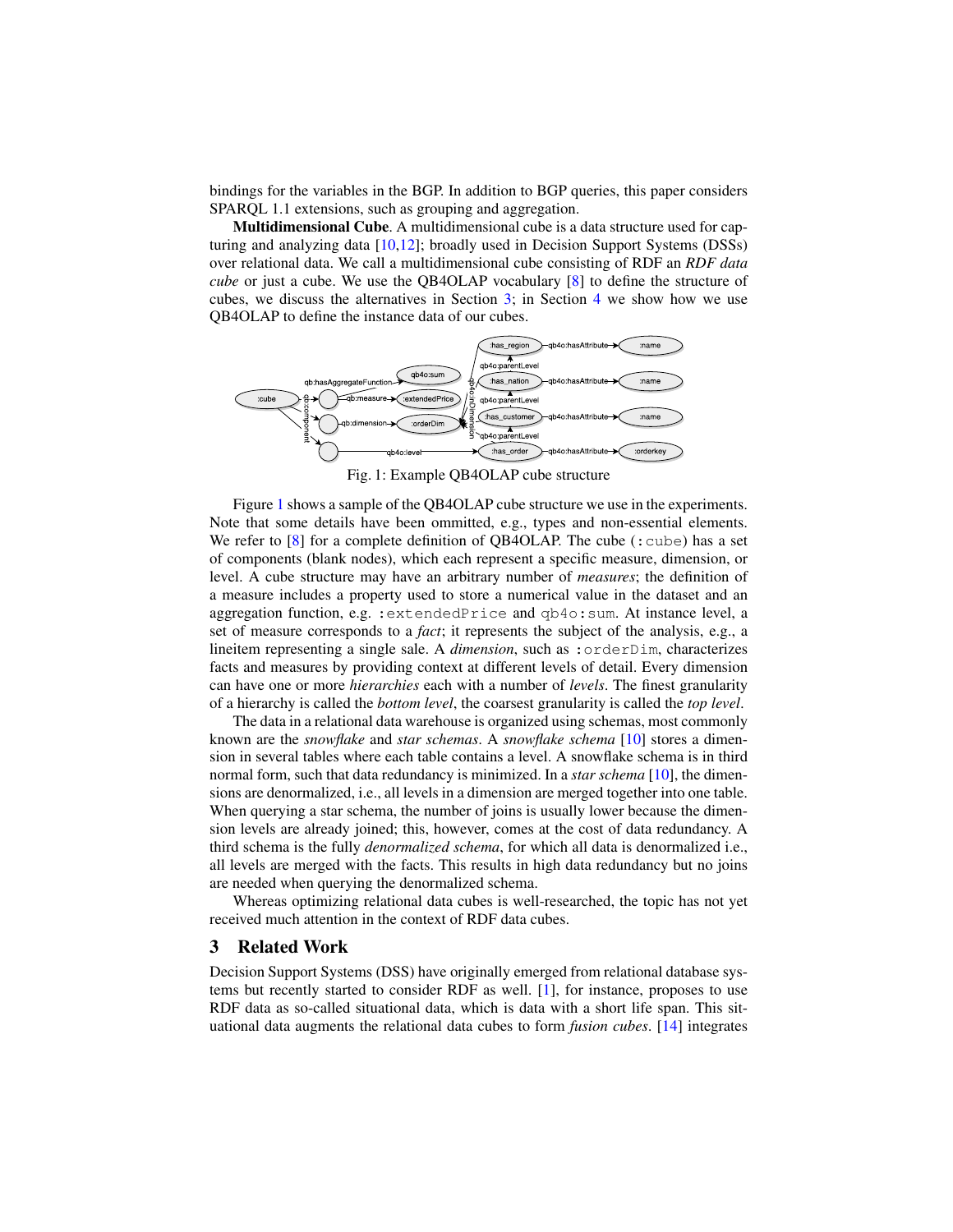RDF/OWL ontologies describing domains into relational storage in order to construct multidimensional cubes. Whereas these works focus on ad-hoc data integration using RDF in a relational data warehouse to store and query the data, we examine the possibilities of building a data warehouse based on Semantic Web standards, i.e., RDF and SPARQL 1.1.

There are in general two approaches for constructing RDF data cubes: 1) Explicit cube construction uses a vocabulary to define dimensions, measures, etc. The most commonly used vocabularies to define cubes are: QB [\[7\]](#page-11-8) and QB4OLAP [\[8\]](#page-11-2). The W3C standard QB is used to describe statistical cubes and defines the concepts of facts, dimensions, and levels. The vocabulary QB4OLAP, has been created as an extension of QB, and is more suited for OLAP cubes. It extends QB with aggregate functions, cardinality, and hierarchies. We use QB4OLAP as our main vocabulary because of its expressiveness and because it is specialized for OLAP. 2) Implicit cube construction is when dimensions are implied by the structure of the data. [\[15\]](#page-11-9) explains how to find measures and dimensions based on a user-defined fact by analyzing an ontology. Similarly, [\[5\]](#page-11-10) generates an analytical schema which is a graph containing all facts; a fact is selected and an analytical schema instance is created. By inference, a cube with the selected fact can be constructed. Implicit cube construction techniques show much potential but do not support construction of more advanced cubes, such as cubes with multiple aggregation functions or complex hierarchies.

[\[6\]](#page-11-11) explores the performance of fully denormalized schemas, meaning that all queries are performed on a single relational table – in some cases this improves query evaluation time. For most cases, however, the denormalized schema is outperformed by the snowflake schema. Our experiments show that denormalization improves query time in most cases. In some cases, however, the redundant data cause a to large overhead.

Several approaches addressing OLAP over graph data have been proposed [\[4](#page-11-12)[,13\]](#page-11-13). The proposed techniques are highly optimized for graph stores representing data as matrices. [\[3\]](#page-11-14) relies on an extension of SPARQL, uses attribute graphs, and a special framework. Likewise, [\[17\]](#page-11-15) outlines a system featuring a special storage architecture and components optimized to support analytical queries. If the queries are known beforehand, then further optimization is possible by pre-computing results in the form of materialized cubes [\[11\]](#page-11-16). The techniques we propose in this paper, however, build upon existing standards, efficiently support arbitrary queries, and can be implemented in any triple store – the only requirement being that SPARQL 1.1 is supported.

## <span id="page-3-0"></span>4 Cube Patterns

In this section, we present three patterns for RDF data cubes: *snowflake pattern*, *star pattern*, and *fully denormalized pattern.* We will discuss the relationship between the different patterns and how to derive them in Section [5.](#page-4-0)

Snowflake Pattern. An RDF data cube in snowflake pattern is normalized such that each level is represented by one class in the ontology; an instance of a level is called a *level member*. Levels are arranged in hierarchies that are organized in dimensions. Facts

<span id="page-3-1"></span>

Fig. 2: Snowflake pattern example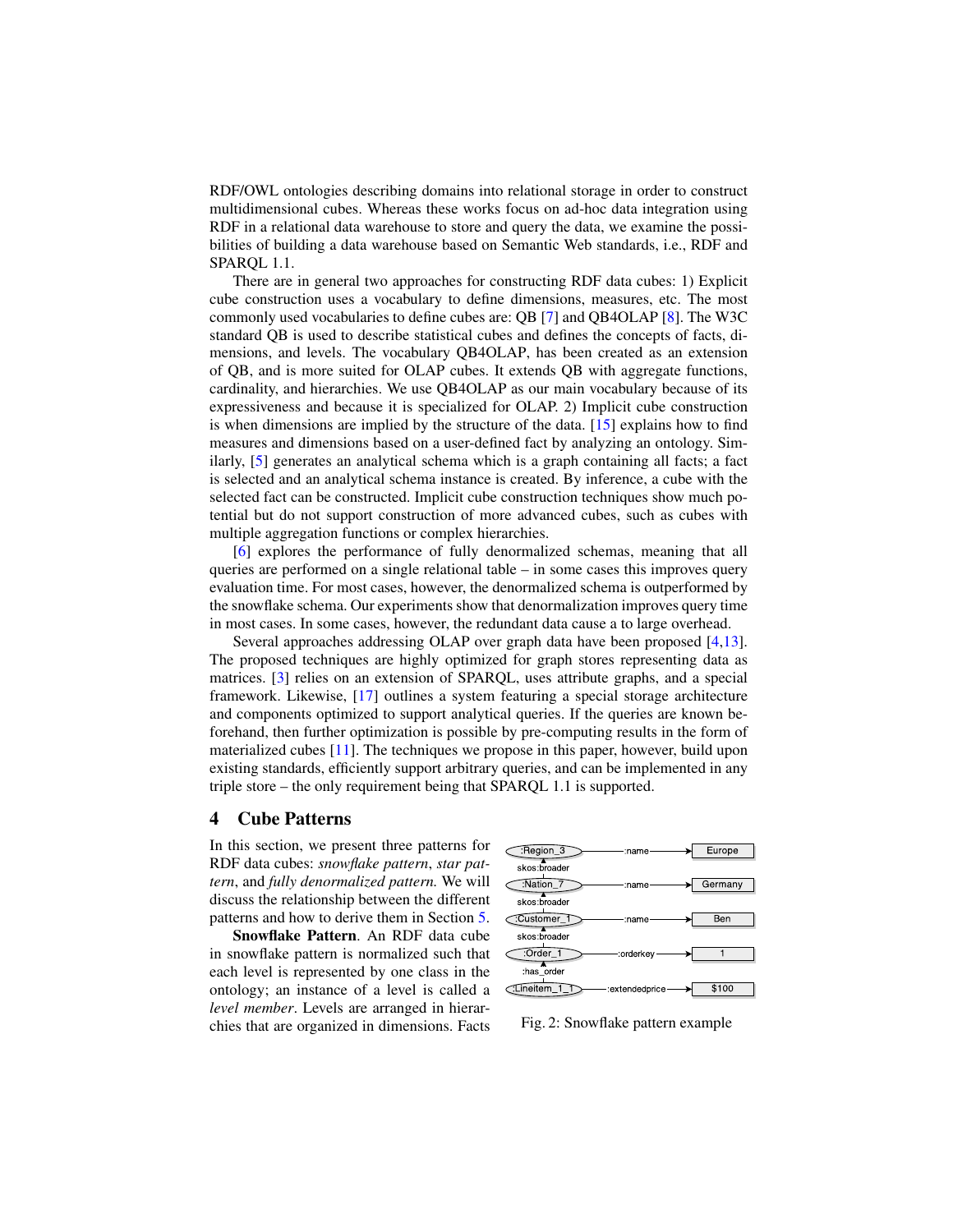link to level members of the bottom level of a dimension. Figure [2](#page-3-1) illustrates the fact representing Ben's purchase, :Lineitem 1.1, linking to a level member at the Order level, : $Order_1$ , which links to its parent at the Customer level member, :Customer 1, and so on. In this example, there is a single attribute describing each level member; in practice, more attributes are often used.

<span id="page-4-1"></span>

Star Pattern. In a star pattern RDF data cube, all levels have been denormalized into a dimension. An instance of a dimension is called a *dimension member*, e.g., :Order 1. A dimension member is a resource that has *all* attributes of *all* levels in the given dimension. Figure [3](#page-4-1) shows the Order dimension and a fact relating to Ben's purchase modeled as star pattern. In Figure [3,](#page-4-1) the level members :  $Region_3$ , : Nation  $-7$ , : Customer  $-1$ , and : Order  $-1$  from Figure [2](#page-3-1) are merged into a dimension member, called : Order<sub>-1</sub>.

Fully Denormalized Pattern. In the fully denormalized pattern, in short denormalized pattern, all level attributes are attached directly to the facts. In Figure [4](#page-4-1) we see Ben's purchase modeled as denormalized pattern. The level members :  $Region_3$ , : Nation 7, : Customer 1, and : Order 1 from Figure [2](#page-3-1) are directly connected to the fact: Lineitem<sub>-1-1</sub>.

## <span id="page-4-0"></span>5 Denormalization Algorithms

In this section, we discuss how to convert an RDF data cube from snowflake pattern into star pattern and denormalized pattern by using the SWOD (Semantic Web OLAP Denormalizer) algorithm. For ease of presentation, we first present the conversion from snowflake pattern into star pattern and afterwards we highlight the differences for the denormalized pattern. We first explain SwodStar (Algorithm [1\)](#page-5-0), which is the main algorithm and then proceed with its auxiliary functions. We assume that a cube is in snowflake pattern because the commonly used multidimensional vocabularies encourage this, and it is arguably the most intuitive way of organizing an RDF data cube. We assume that the give QB4OLAP ontology strictly describe a single cube.

Notation. We use two kinds of variables in the algorithms: BGP variables, which are prefixed with a question mark "?", and regular algorithm variables. In some places, we use an algorithm variable in a BGP, which represents a constant (URI, literal, or blank node) in the BGP. A graph  $G'$  can be constructed by evaluating a BGP on a graph  $G$  e.g.,  $G' = \{(s, p, o) \in G$  (?*s* rdf:type  $t \cdot ?s$  ?*p* ?*o*) $\}$ .  $G'$  contains all triples with the subject *s* that are instances of class *t* in graph *G*. If a BGP does not contain variables, the result of its evaluation is a boolean value indicating whether the represented set of triples is present in a given graph. We say that we *merge* a triple *a* into another triple *b*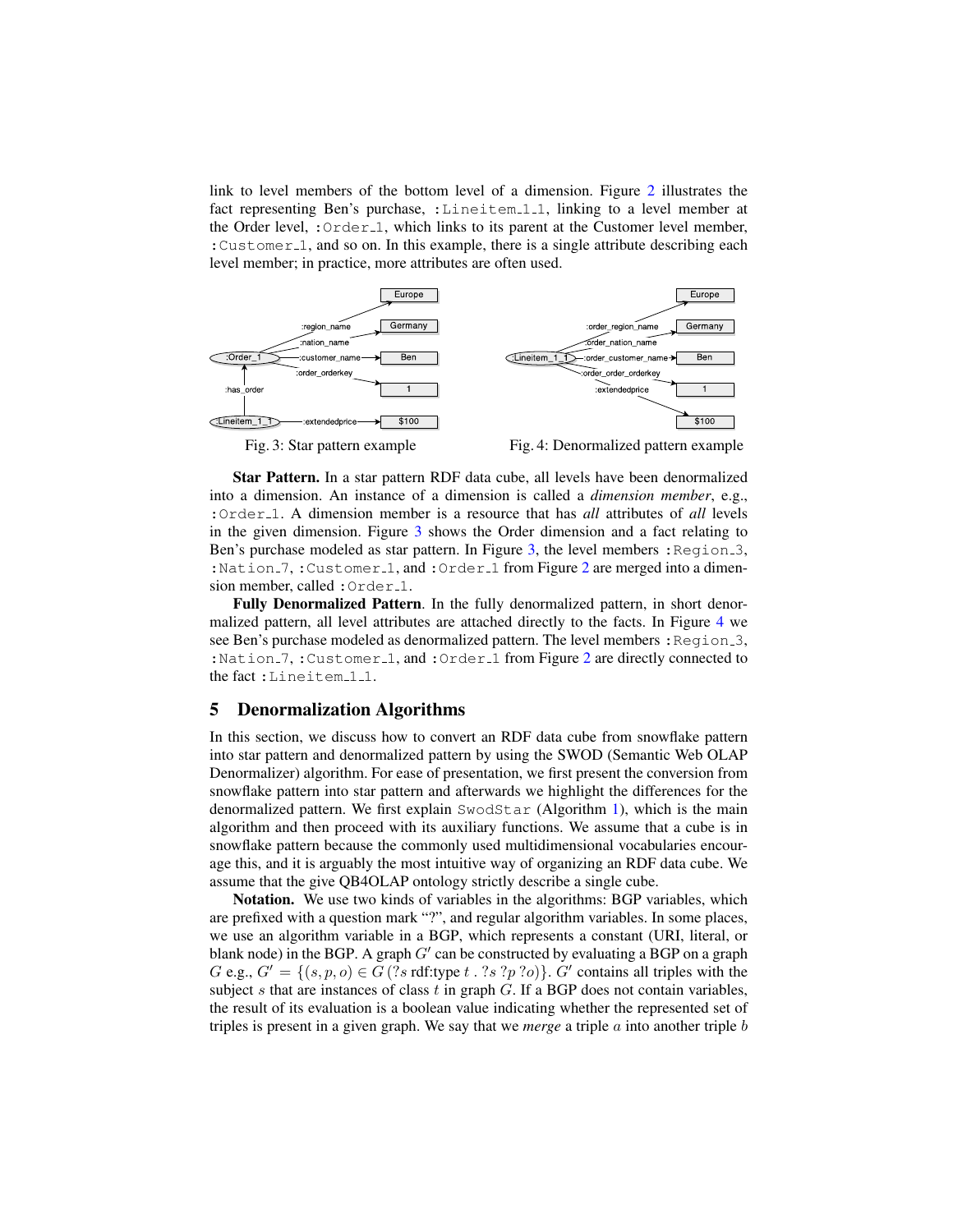in a graph *G*, when a triple is created with the subject of *b* and the predicate and object of *a*. Note that we use [] to represent a blank node.

```
1 Function SwodStar(cube,onto) is
2 \quad | \quad \text{cube}' = \emptyset;3 \mid bottomLevels = GetBottemLevels();
4 foreach (level, dim) ∈ bottomLevels do
5 cube0 = cube0 ∪ MergeLevel(cube,onto,level,dim);
6 cube^{\prime} = cube<sup>\prime</sup> = cube<sup>\prime</sup> \cup {(fact, level, levelMem)|(fact, levelMem) \in cube(?fact qb:dataSet [ ].
             ?fact level ?levelMem) };
7 end
8 foreach (fact, prop, obj) ∈ cube(?fact qb:dataSet [ ] . ?fact ?prop ?obj) do
9 if onto(?structure qb:component ?component<sup>?</sup> ?component qb:attribute prop.) ≠ Ø ∨
             onto(?structure qb:component ?component. ?component qb:measure prop.) \neq Ø then
10 | cube<sup>\prime</sup> = cube<sup>\prime</sup> ∪ {(fact, prop, obj)};
11 end
12 end
13 return cube';
14 end
```
<span id="page-5-5"></span><span id="page-5-0"></span>Alg. 1: Conversion of an RDF data cube in snowflake pattern to star pattern

Cube Denormalization. SwodStar (Algorithm [1\)](#page-5-0) converts an RDF data cube from snowflake pattern into star pattern. It has two input parameters: the RDF data cube in snowflake pattern (cube), see Figure [2,](#page-3-1) and the ontology describing the QB4OLAP cube (onto), see Figure [1.](#page-2-1) SwodStar outputs an RDF data cube (cube') in star pattern, see Figure [3.](#page-4-1)

The function GetBottemLevels finds the bottom level for each dimension and returns a set of pairs (level*,* dim) (line [3\)](#page-5-1). This is possible by traversing the levels (qb4o:level) defined in the QB4OLAP ontology and finding the levels that are not a parent level (qb4o:parentLevel), see Figure [1.](#page-2-1) The resulting set of pairs is used as input to MergeLevel (Algorithm [2\)](#page-6-0) along with cube and onto. The MergeLevel algorithm (Algorithm [2\)](#page-6-0) is called (line [5\)](#page-5-2) to recursively merge level members with their ancestors into dimension members, the obtained triples are added to the new snowflake pattern cube cube '. Next, SwodStar connects the dimension members to the facts (line  $6$ ), see Figure [3;](#page-4-1) the algorithm creates triples such as (:Lineitem 1 1, :has order, :Order 1). These triples are inserted into the star pattern cube (cube<sup>'</sup>). The next step is to loop through the fact triples in the snowflake pattern cube and add them to  $cube'$  (lines  $8-12$ ). In our example, we only have a single fact : Lineitem 11, which has a single measure, namely : extendedprice; we add this triple to cube'. Finally, we have converted the RDF data cube from snowflake pattern into star pattern.

Unbalanced Hierarchies. As dimension hierarchies may be unbalanced [\[10\]](#page-11-4), it is important to handle such cases. In Figure [5,](#page-6-1) we see an abstract example of an unbalanced hierarchy. The circles represent level members, which have arrows labeled with numbers representing the number of their *attribute sets*. An attribute set is the set of attributes of a level member.

When denormalizing, level members are merged into the bottom level member. In the case where a level member does not have any children but is not the bottom level of the dimension, then the ancestor level members are merged into it. For example the Customer (cust') does not have any orders and the Nation (nation) and Region (region) level members are merged into the Customer (cust') along with their attributes (Figure [6\)](#page-6-1). In the denormalized pattern, the same principle is used (Figure [7\)](#page-6-1).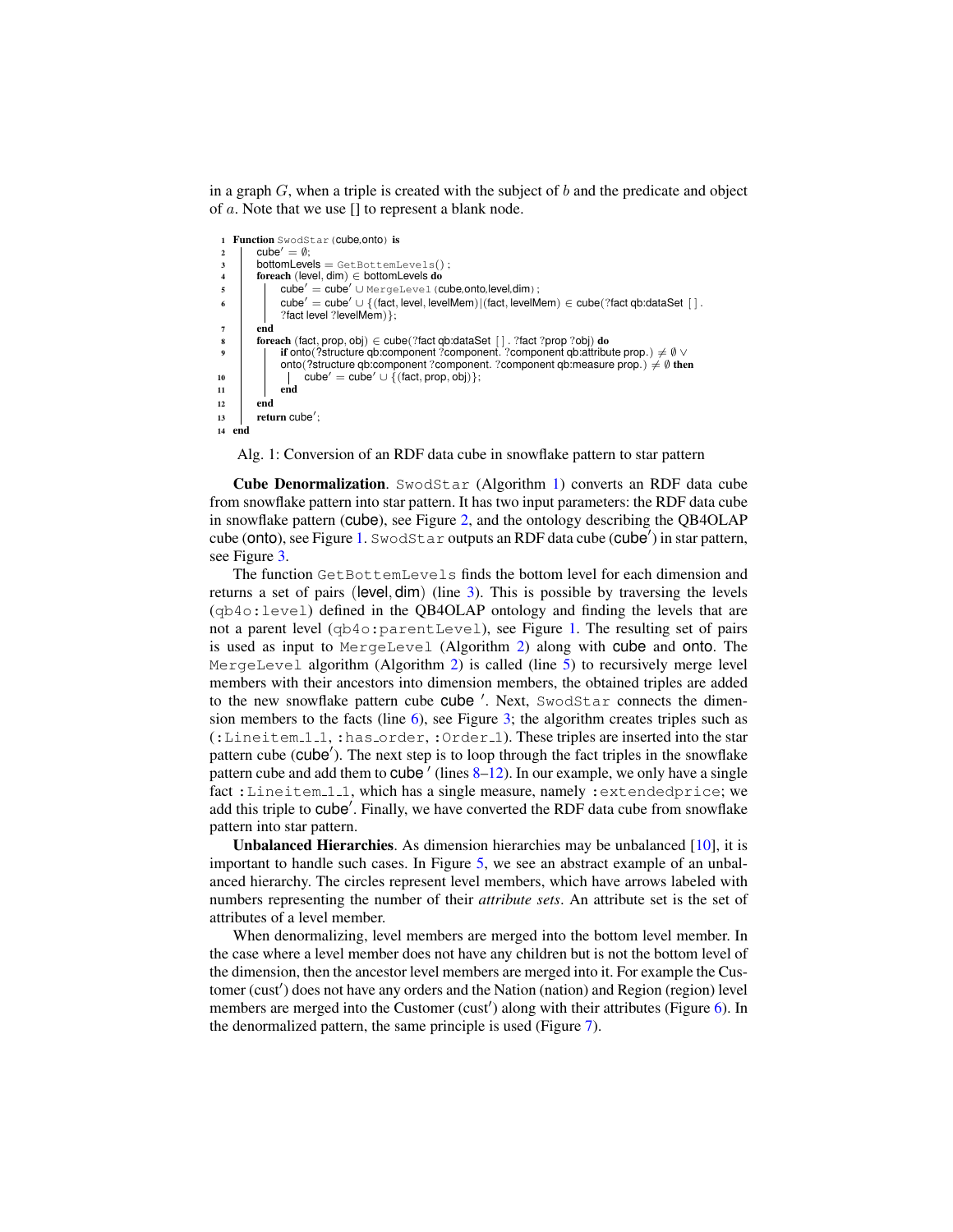<span id="page-6-1"></span>

<span id="page-6-7"></span><span id="page-6-2"></span>Fig. 5: Snowflake pattern Fig. 6: Star pattern Fig. 7: Denormalized pattern

<span id="page-6-8"></span><span id="page-6-3"></span>

<span id="page-6-9"></span><span id="page-6-6"></span><span id="page-6-5"></span><span id="page-6-4"></span><span id="page-6-0"></span>Alg. 2: Generation of level members through recursively merging parent levels

Merging Level Members. The MergeLevel function (Algorithm [2\)](#page-6-0) recursively merges level members in a top down manner into dimension members. It has four input parameters: a RDF data cube (cube), a QB4OLAP ontology (onto), the current level (level) and the dimension of the level (dim). If the level member (level) has any parent levels, then we recursively call MergeLevel for each of the parent levels (line [4\)](#page-6-2). When a top level member is reached then no parent levels will exist, thus line  $5-12$  $5-12$ will be skipped. dimMembers contains all attributes of the ancestor level members, we merge the attributes of the current level member with these (line [15\)](#page-6-5). The function MergeURIs creates new attributes to avoid ambiguity among properties used in multiple levels. We add the level name as a prefix to the property e.g., :name becomes : nation name. We create mapping between the old and the new properties, so that we can always rewrite queries to match a given triple pattern. The final step adds a triple with the name of the current level (line [17\)](#page-6-6).

When we return from the recursion in line [4,](#page-6-2) we loop through every instance of the parent levels (line [5\)](#page-6-3). We merge the parent level members with the current level member (line [7\)](#page-6-7). To handle unbalanced hierarchies, we add ancestor level members that do not have any children in the current level (lines [9](#page-6-8)[–11\)](#page-6-9). Every subsequent return is handled in the same way. The returned triples of the initial call are dimension members, rather than level members as illustrated in Figure [3.](#page-4-1)

Fully Denormalized Cube. To construct a denormalized pattern cube, we use similar algorithms as for the star pattern cube. In addition to creating the dimension members, we further merge them with the facts, see Figure [4.](#page-4-1) To avoid ambiguity among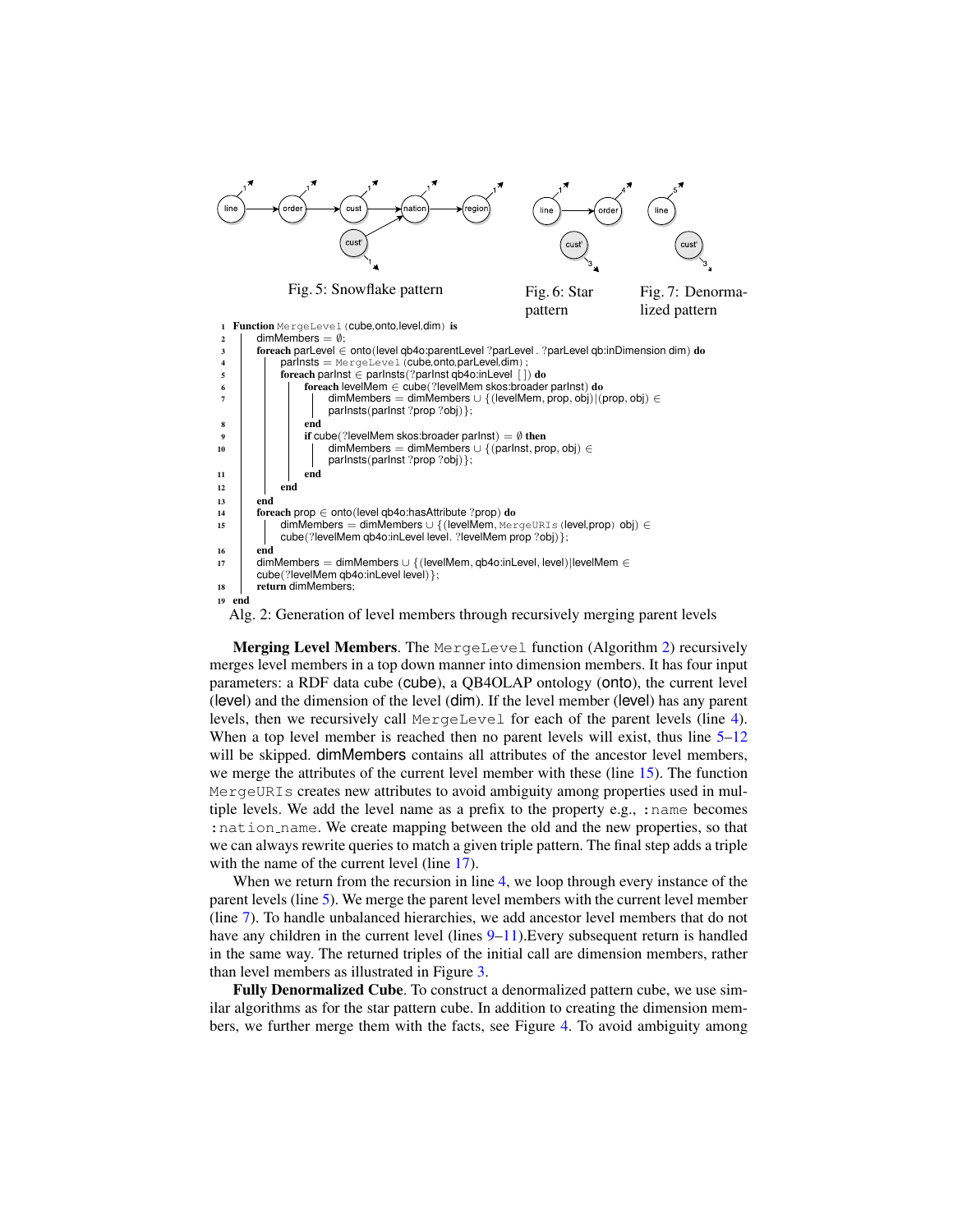properties used in multiple dimensions, we additionally add the dimension name as a prefix to the property e.g., : order\_nation\_name. In case of unbalanced hierarchies, e.g., a customer without any orders, we create dimension members that are not connected to any facts, as oppose to level members.

Query Rewriting. To enable transparency for the user, formulating a query in snowflake pattern, we need to rewrite the query such that it matches the structure of the data in star pattern or denormalized pattern. In principle, a query formulated on the RDF data cube in snowflake pattern can be transformed in a similar way as the cubes. More precise, we loop through the triple patterns in the original query and determine the referenced levels and dimensions using the QB4OLAP ontology. If the subject in the triple pattern does not correspond to a bottom level, then we merge it with the corresponding bottom level in the dimension and change the predicate to match the naming scheme, e.g., ?nation :name ?name becomes ?order :nation name ?name. Recall that level members are connected with the skos:broader predicate, see Figure [2.](#page-3-1) When we denormalize the cube the level members are merged, thus triple patterns with the skos: broader predicate can be removed. Query [1.1](#page-7-1) is in snowflake pattern and finds how much money customers from all nations have spent. Query [1.2](#page-7-2) shows the same query rewritten to match the star pattern.

```
SELECT ? name sum (? price)
WHERE {
  ? lineitem : extendedprice ? price ;
   : has_order ?order .<br>? order skos:broader ?customer?
  ? customer skos: broader ? nation.
  ? nation : name ? name
}
GROUP BY ? name
```
Query 1.1: Snowflake pattern query

```
SELECT ? name sum (? price)
WHERE {
  ? lineitem : extended price ? price ;
             : has _order ?order
  ? order : nation_name ?name .
}
GROUP BY ? name
```
#### Query 1.2: Star pattern query

In some cases query rewriting is not trivial. Assume, we are looking for the number of orders placed by the customer whose name is Ben. The triple : Customer 1 :name "Ben" would be a match in the snowflake pattern (see Figure [2\)](#page-3-1) and we can use the triple pattern ?order skos: broader : Customer 1 to find his orders. For the star pattern, however, we would find several triples, such as : $\text{Order}_1$ : name "Ben" and : Order<sub>-2</sub> : customer\_name "Ben". Here we do not know if Ben and Ben is the same person. When the object is a literal (e.g. Ben) and the predicate :name has not been defined as a functional property, we cannot know if it is the same customer or not. In this case, we have to augment the query with a triple pattern using the functional predicate of the customer and add a group by statement e.g., GROUP BY ?customer ID. If no functional property exist then we use the URI of the customer resource to group the customers uniquely.

## <span id="page-7-0"></span>6 Experiments

In this section, we present the results of evaluating the techniques and report on the performance of generating, loading, and querying the three patterns using data sets of different sizes.

Hardware platform. The experiments were run on a HP ProLiant DL385 server with an AMD Opteron(tm) processor 6376 with 32 cores, it has 256 GB DDR3 RAM and is running Ubuntu 14.04.1 LTS (Trusty Tahr). The data was stored on a 1 TB SCSI disks running in a HP Smart Array.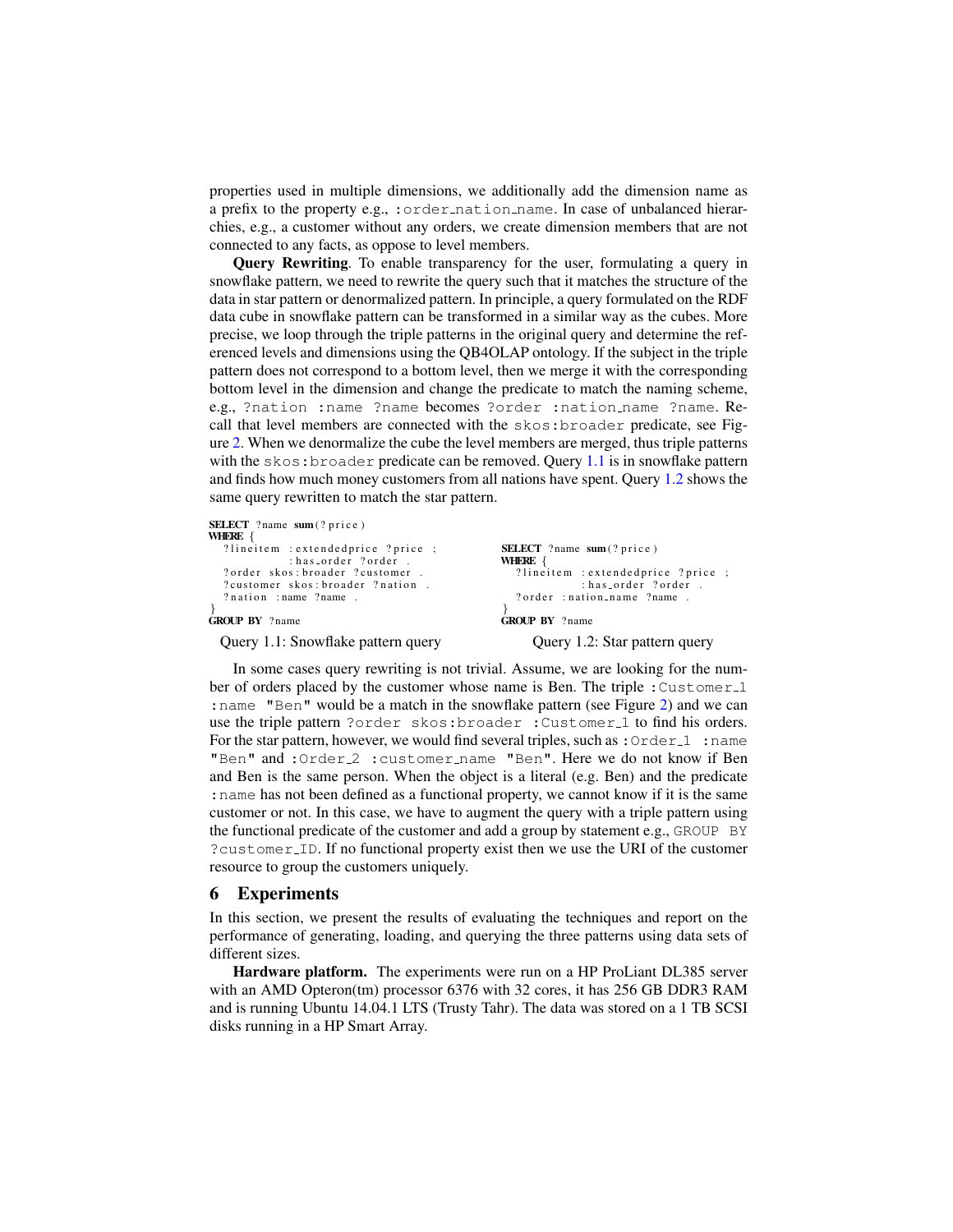Dataset and queries. We use the well-known TPC-H benchmark [\[16\]](#page-11-3), which was designed for relational data warehouses and comes with a CSV data generator as well as with 22 complex and challenging analytical queries.

The TPC-H benchmark data is structured data about sales modeled as a snowflake schema. The analytical queries in the benchmark are originally provided as SQL query templates. We created SPARQL query templates based on the provided SQL benchmark query templates; we transformed the query template such that they match the star pattern and denormalized pattern, hence we have three sets of 22 query templates. The query templates and further details are available at our homepage<sup>[3](#page-8-0)</sup>.

Pattern generation. We generated the TPC-H dataset at different scale factors us-ing the supplied DBGEN program<sup>[4](#page-8-1)</sup>. We defined cubes by converting the generated comma separated files using the csv2ttl program, which is a part of the BIBM project, and manually defined a snowflake pattern cube using QB4OLAP. This cube is loaded

<span id="page-8-2"></span>

|              | Scale factor |      |                  |           |  |  |  |  |
|--------------|--------------|------|------------------|-----------|--|--|--|--|
|              | 01           | 0.2  | 0.3              | 0.5       |  |  |  |  |
| Snowflake    | 15.2         | 30.4 |                  | 45.5 75.9 |  |  |  |  |
| Star         | 17.7         |      | $35.4$ 53.0      | 88.4      |  |  |  |  |
| Denormalized | 41.5         |      | 82.9 124.5 207.3 |           |  |  |  |  |

Table 1: Dataset sizes (millions of triples)

into Virtuoso-opensource 7.10, where we run the SWOD algorithm, as a result we obtain cubes in star pattern and denormalized pattern. Table [1](#page-8-2) shows the sizes of the test data sets in millions of triples The star pattern (denormalized pattern) cubes are about 16% (173%) bigger in terms of the number of triples than the snowflake pattern cubes.

<span id="page-8-3"></span>

<span id="page-8-4"></span>

Load times. We loaded the three cubes into two different stores: we use Apache Jena 2.12 TDB and Virtuoso-opensource 7.10. Figures  $8(a)$  and  $8(b)$  report the times for loading the generated cubes. Virtuoso uses on average 12.5% more time to load the star pattern cube than the snowflake pattern cube and Jena uses 14.2% more time. The denormalized pattern cube takes on average 138.3% longer in Virtuoso, while it takes Jena 183% longer, again compared to the snowflake pattern cube. The increased load time is due to the increased number of triples.

Query evaluation. Each of the three sets of the 22 queries are executed on the two triple stores (Jena TDB and Virtuoso). The queries were run in random order with

<span id="page-8-0"></span><sup>3</sup> <http://extbi.cs.aau.dk/swod>

<span id="page-8-1"></span><sup>4</sup> [http://sourceforge.net/projects/bibm/](http://sourceforge. net/projects/bibm/)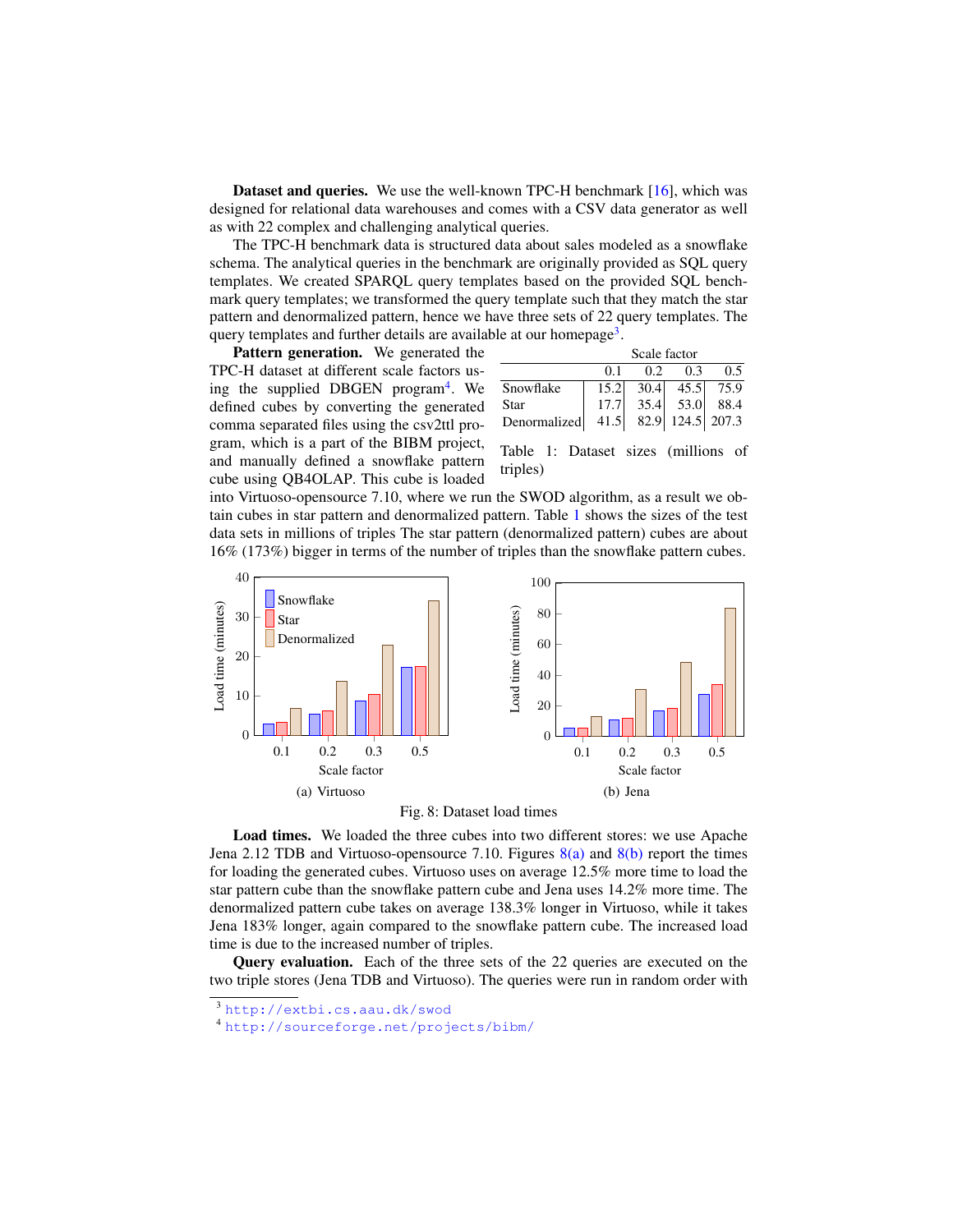<span id="page-9-0"></span>

|              | Scale factor 0.2 |                  |                       |                   |                          | Scale factor 0.5         |                          |           |                       |                          |                          |                    |
|--------------|------------------|------------------|-----------------------|-------------------|--------------------------|--------------------------|--------------------------|-----------|-----------------------|--------------------------|--------------------------|--------------------|
|              | Virtuoso         |                  | Jena                  |                   | Virtuoso                 |                          | Jena                     |           |                       |                          |                          |                    |
|              |                  |                  | Snow Star Denorm Snow |                   |                          | Star Denorm              |                          |           | Snow Star Denorm Snow |                          |                          | <b>Star Denorm</b> |
| Q1           | 7.3              | 7.2              | 7.3                   | 71.8              | 78.4                     | 76.3                     | 15.0 14.9                |           |                       |                          | 14.8 180.9 193.4         | 184.6              |
| Q2           | 1.7              | 1.9              | 1.1                   | 5.7               | 8.0                      | 54.5                     | 2.1                      | 2.9       | 2.4                   | 31.5                     | 34.6                     | 244.5              |
| Q3           | 2.9              | 0.4              | 1.3                   | 30.0              | 33.0                     | 25.9                     | 6.2                      | $\bf0.8$  | 2.7                   | 77.0                     | 78.3                     | 62.2               |
| Q4           | 8.8              | 8.3              |                       | 3.0 33.57         | 35.7                     | 31.9                     | 22.7 20.1                |           | 7.4                   |                          | 86.9 125.1               | 135                |
| Q5           | 4.3              | 1.3              | 0.2                   | 38.6              | 37.1                     | 23.0                     | 7.8                      | 3.3       | 0.4                   | 97.6                     | 86.2                     | 56.6               |
| Q6           | 1.8              | 1.8              | 1.8                   | 19.6              | 20.8                     | 21.1                     | 2.7                      | 2.8       | 2.6                   | 47.9                     | 51.2                     | 51.0               |
| Q7           | 7.8              | 1.8              | 0.7                   | 35.5              | 31.6                     | 20.5                     | 19.9                     | 4.4       | $1.6\phantom{0}$      | 90.2                     | 77.6                     | 49.7               |
| Q8           | 2.5              | 0.2              | 0.1                   | 51.8              | 36.8                     | 25.0                     | 7.1                      | 0.4       |                       | $0.2$  131.4             | 90.7                     | 59.9               |
| Q9           | 31               | 6.0              | 8.4                   | 65.3              | 47.0                     | 33.4                     |                          | 82 16.9   |                       | 23.6 167.9 110.4         |                          | 78.7               |
| Q10          | $\sim$ $-$       | 1,2              | 2.2                   | 15.8              | 15.2                     | 13.5                     | $\overline{\phantom{m}}$ | 1.9       | 2.8                   | 39.2                     | 37.1                     | 31.7               |
| Q11          | 1.2              | 0.3              | 0.7                   | 0.6               | 0.6                      | 2.3                      | 1.7                      | 0.5       | 1.2                   | $1.2\phantom{0}$         | 1.3                      | 5.5                |
| Q12          | 1.6              | 1.6              | 2.6                   | 26.3              | 27.2                     | 23.5                     | 3.0                      | 3.1       | 5.8                   |                          | 63.6 66.4                | 54.2               |
| Q13          | 1.6              | 1.7              | 7.3                   | 8.4               | 9.7                      | 32.7                     |                          | 4.8 $5.1$ | 19.7                  | $\overline{\phantom{m}}$ |                          |                    |
| Q14          | 2.3              | 8.4              | 1.1                   | 21.7              | 24.0                     | 23.5                     |                          | 5 25.3    | 2.0                   | 53.8                     | 57.0                     | 55.4               |
| Q15          |                  | 3.2 19.4         | 2.9                   |                   | 31.1 377.7               | $\overline{\phantom{0}}$ | 5.9                      | 55        |                       | 6.3 106.9                |                          |                    |
| Q16          | 1.8              | 1.7              | 4.4                   | 2.1               | 5.0                      | 34.9                     | 4.5                      | 4.1       | 11.2                  | 5.2                      | 11.8                     | 81.1               |
| Q17          | 3.6              | 0.1              | 0.1                   | 91.8              | 40                       | 54.2                     | 6.2                      | 0.2       | 0.2                   |                          | $\overline{\phantom{m}}$ |                    |
| Q18          | 2.0              | 1.9              | 2.0                   | 18.4              | 19.9                     | 19.9                     | 4.4                      | 3.9       |                       |                          | 4.2 228.8 206.2          | 169.7              |
| Q19          | 4.1              | 2.9              | 1.5                   | 21.4              | 27.7                     | 21.8                     | 8.1                      | 6.5       | 2.7                   |                          | 52.3 64.0                | 52.1               |
| $_{\rm Q20}$ | 3.1              | 1.6              | 11.2                  | $\qquad \qquad -$ | $\overline{\phantom{m}}$ | $\qquad \qquad -$        | 6.2                      | 3.9       | 28.6                  |                          | $\overline{\phantom{m}}$ |                    |
| Q21          | 9.3              | 2.2              | 0.6                   | 43.8              | 39.4                     | 29.2                     | 21.5                     | 5.1       |                       | $1.2$  107.7             | 93.5                     | 71.0               |
| Q22          | 0.2              | 1.7              | 2.6                   | 3.6               | 10.5                     | 42.6                     | 0.4                      | 3.5       | 5.7                   | 3.7                      | 28.4                     | 103.0              |
| Avg.         | 50.1             | $\overline{3.3}$ | 2.9                   | 74.4              | 87.5                     | 118.6                    | 56.2                     | 8.4       |                       | 6.7 207.9 246.1          |                          | 252.1              |
| G.M.         | 3.9              | 1.8              | 1.5                   | 22.6              | 27                       | 35.9                     | 7.8                      | 3.8       | 3.2                   | 74.4                     | 91.3                     | 109.3              |
| Count        | $\overline{4}$   | 11               | 11                    | 11                | 2                        | 9                        | 5                        | 8         | 10                    | 9                        | $\boldsymbol{0}$         | 10                 |

Table 2: Query evaluation (seconds)

random parameters as specified by the TPC-H manual [\[16\]](#page-11-3). We ran all query sets 12 times, removed the slowest and the fastest run, and took the average of the remaining 10.

Table [2](#page-9-0) shows the detailed query runtimes for scale factors 0.2 and 0.5. Due to space limitations and because the observations for these results also hold for the other scale factors, we omit detailed runtimes for the remaining ones. Some queries time out and are marked with "–", symbolizing that the query time exceeds 1000 seconds. We calculated the minimum average and minimum geometric mean (G.M.), we refer to this as minimum because queries that time out are contributing to these numbers with a runtime of 1000 seconds but in reality exceed 1000 seconds. For each query, pattern, and store we mark the fastest execution.

As we can see in Table [2,](#page-9-0) Virtuoso shows a low average and geometric mean for the denormalized pattern in both scale factors. On average, in Virtuoso, the star pattern (denormalized pattern) is 6 (8) times faster than the snowflake pattern, which is particularly interesting because the snowflake pattern is the pattern in which most RDF data cubes are available. In Virtuoso at scale factor 0.5, 11 out of the 22 queries are fastest on either the star pattern or the denormalized pattern – and only 4 on the snowflake pattern. This shows that Virtuoso is able to handle the increased amount of data and benefits from the denormalization.

For Jena, the results are quite different; the snowflake pattern is the fastest in terms of average/geometric mean. We see that the snowflake pattern cube in scale factor 0.2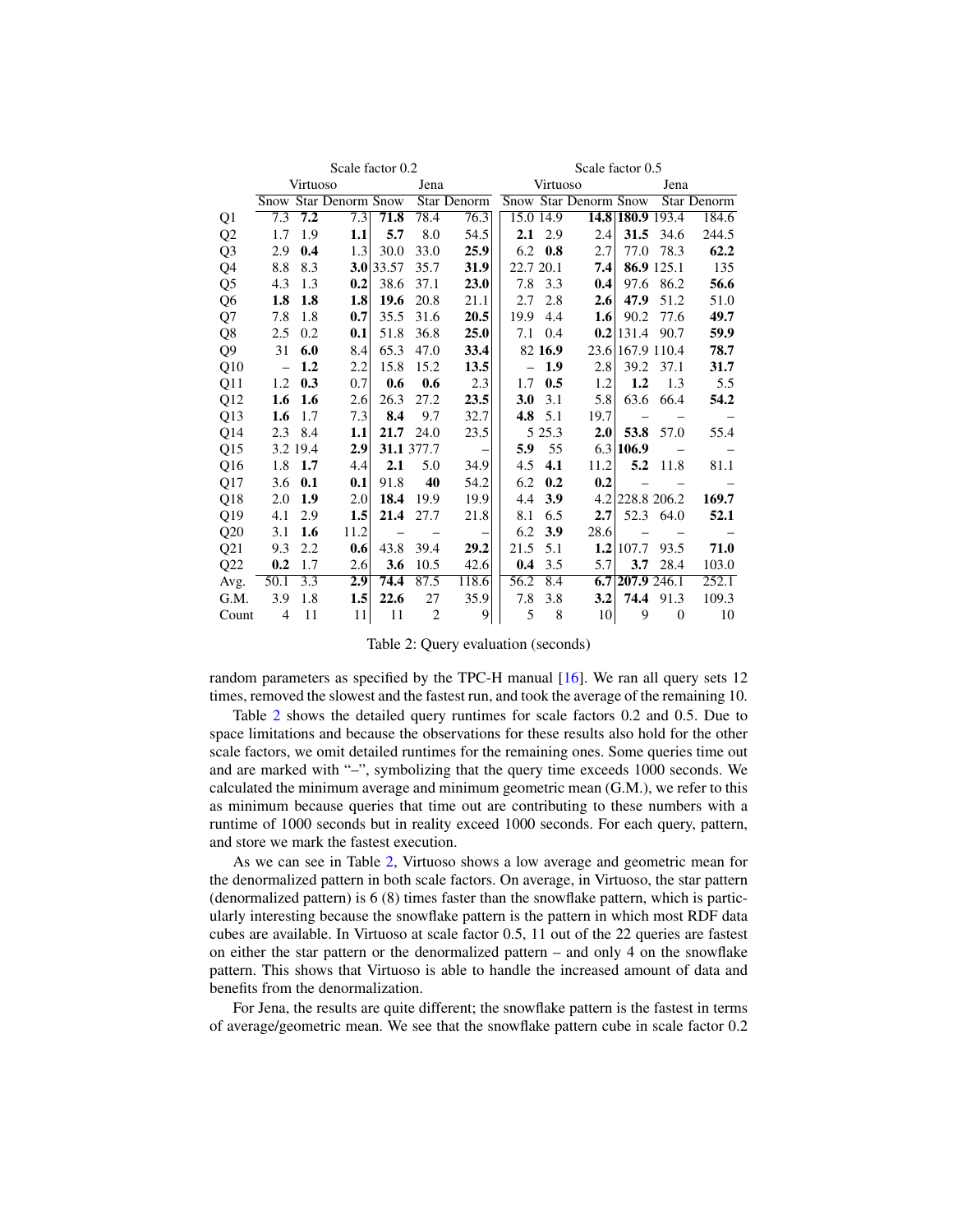has 11 of the fastest query times and in scale factor 0.5 it has nine. The TDB database in Jena is, unlike Virtuoso, experiencing difficulties with high numbers of triples, thus several queries times out, especially when the cubes are denormalized.

For some queries, the two stores perform best on different patterns for the same query. This is caused by the differences in storage, caching, and optimization techniques of the two triple stores. In Virtuoso, query 12 is fastest on the snowflake pattern and star pattern. In Jena, however, the denormalized pattern is fastest. Query 15 contains three subqueries and is not able to execute in denormalized pattern in Jena and in scale factor 0.5 star pattern also exceeds the timeout limit; this illustrates how big a difference the query optimizer makes.

When comparing the results of the two stores for scale factors 0.2 and 0.5, we see only few changes regarding which pattern is fastest on the different queries. For most of the queries where this is changing, e.g., queries 1, 6, and 18, the runtimes for all patterns are very close. Query 6 does not query any levels but only facts, this means that only subject-subject joins are made. The runtimes for the snowflake pattern, the star pattern, and the denormalized pattern are relatively similar in both stores. This indicates that queries of this particular type do not benefit from denormalization.

For some queries, both Jena and Virtuoso performs best on the same pattern. Query 5, for instance, involves seven different levels, this entails many subject-object joins, which resemble long path queries in the snowflake pattern and the star pattern but only a short path in the denormalized pattern. Therefore, query 5 is evaluated fastest on the denormalized pattern.

In general, we observe the tendency that queries that span many distinct levels benefit from denormalization while the opposite is also true: queries that span only a few levels perform better on the snowflake pattern.

Conclusion of the experiments. Based on the three measures load time, storage size, and query time we have gained a deeper understanding of when to use the three patterns. We see that the denormalized pattern has more than twice as many triples as the other patterns and much larger load time but shows the most potential in terms of query time for Virtuoso, for which the denormalized pattern performs up to 35 times faster (in scale factor 0.5). In Virtuoso the star pattern cube represents a sweet spot between query time, load time, and amount of triples. Jena does not in general gain a performance increase in terms of query time when using denormalization.

The fully denormalized pattern is highly recommended for Virtuoso when dealing with static datasets – for frequently changing data, the update costs are too high. This pattern also requires a hardware platform with sufficient storage due to the introduced data redundancy and an underlying system that can efficiently handle a high number of triples. Alternatively, we recommend using the star pattern because of the modest increase in triples and load time – as compared to the snowflake pattern– while on average yielding more than 6 times faster query times in Virtuoso. Based on our experimental results, we do not recommend denormalization in Jena.

# <span id="page-10-0"></span>7 Conclusion

Motivated by the increasing need to store and query analytical data in RDF format, this paper presented query optimization techniques to increase the performance of queries on RDF data cubes. Inspired by relational data cube representations, the paper proposed three novel cube patterns for RDF data cubes: snowflake pattern, star pattern, and fully